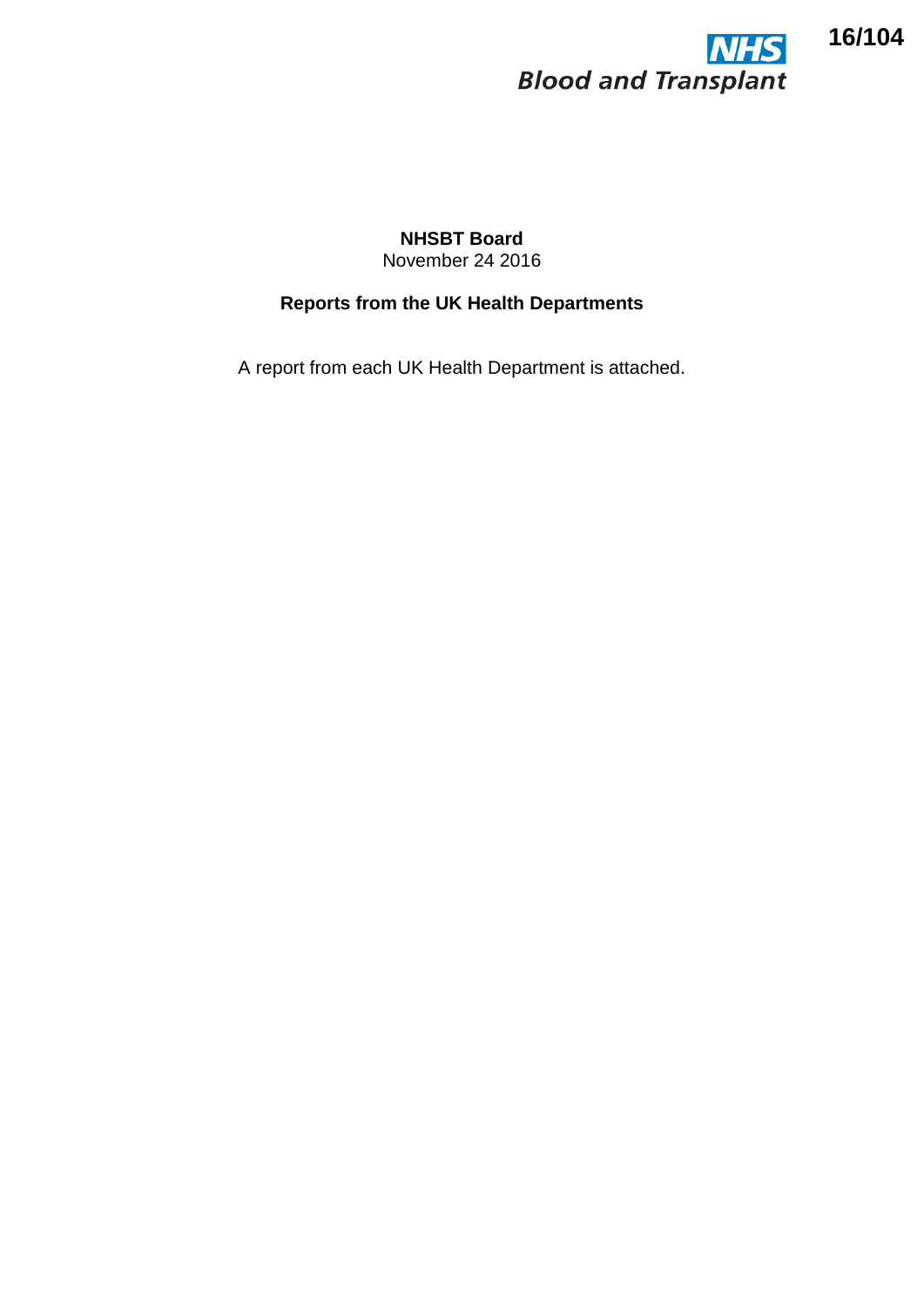## **UPDATE FROM THE NORTHERN IRELAND DEPARTMENT OF HEALTH**

## **Northern Ireland Organ Donation Clinical Advisory Group**

The Organ Donation Clinical Advisory Group, the ad hoc group which was formed to take forward work on implementing the statutory requirements of the Health (Miscellaneous Provisions) Act (Northern Ireland) 2016, is continuing to progress its work with a view to developing a Departmental Policy Statement on Organ Donation and underpinning initiatives designed to implement the legislative requirements (to promote transplantation and report annually to the Northern Assembly).

The Clinical Advisory Group is pursuing 5 separate workstreams:

| Workstream 1: Organ Donation Communications Benchmarking and     |
|------------------------------------------------------------------|
| Improvement Initiatives                                          |
| Workstream 2: Continuing Professional Development                |
| Workstream 3: Development of the Organ Donation Policy Statement |
| Workstream 4: Local Government Code of Practice                  |
| Workstream 5: Raising Young People's Awareness                   |

The Clinical Advisory Group is very grateful to Professor John Forsythe and Ceri Rose from NHSBT for attending its meeting on 27<sup>th</sup> October to share their experience on organ donation promotion and the Behaviour Change strategy and provide insight into NHSBT's work.

We are in the process of organising a Local Government Workshop with a view to engaging with local Councils on opportunities to work with them to promote organ donation at local level. This is expected to take place in the New Year.

### **Developing collaboration with the Republic of Ireland**

Departmental officials are engaging with their counterparts from the Department of Health in Dublin to discuss possible areas of collaboration in various areas of health, including living donor transplantation.

NHSBT has agreed to liaise with DoH Northern Ireland officials regarding discussions with Organ Donation and Transplant Ireland.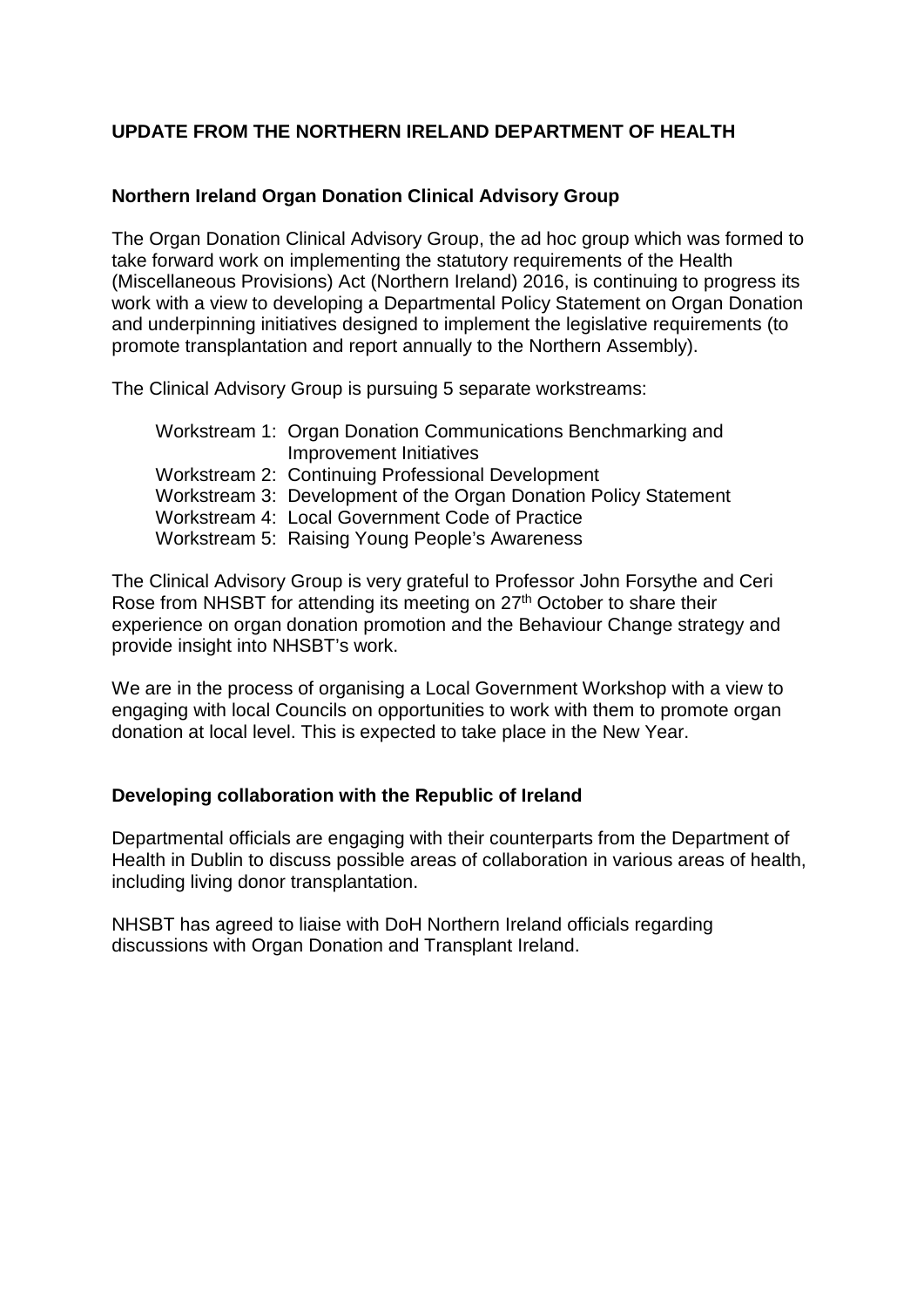# **Wales update report for NHSBT Board November 2016**

## **The annual Welsh Government Awards.**

On 6 October the communication team for organ donation won their category gaining recognition for their achievements for excellence of work in delivering the communication on the change in legislation for organ donation to the population of Wales. These awards are integral to acknowledging the hard work and commitment demonstrated by teams and individuals across the organisation to deliver for the people of Wales.

The Organ Donation Campaign was also highly commended in the shortlist of nominees at this year's UK Civil Service Awards.

### **December – 1 year on since new system was introduced**

The First Minister and Cab Sec will attend a joint organ donation anniversary event with the Cardiff and Vale health board. Plans are still underway but we are expecting it to be a small event with some stakeholders and people who have benefited from the system over the last year.

The Media have been invited and there will be a press release supported by a case study.

We continue with proactive social media and PR.

The communication annual report will also be published on Dec 1<sup>st</sup>.

#### **Welsh Blood service.**

Nothing to raise with NHSBT on the blood safety or service side